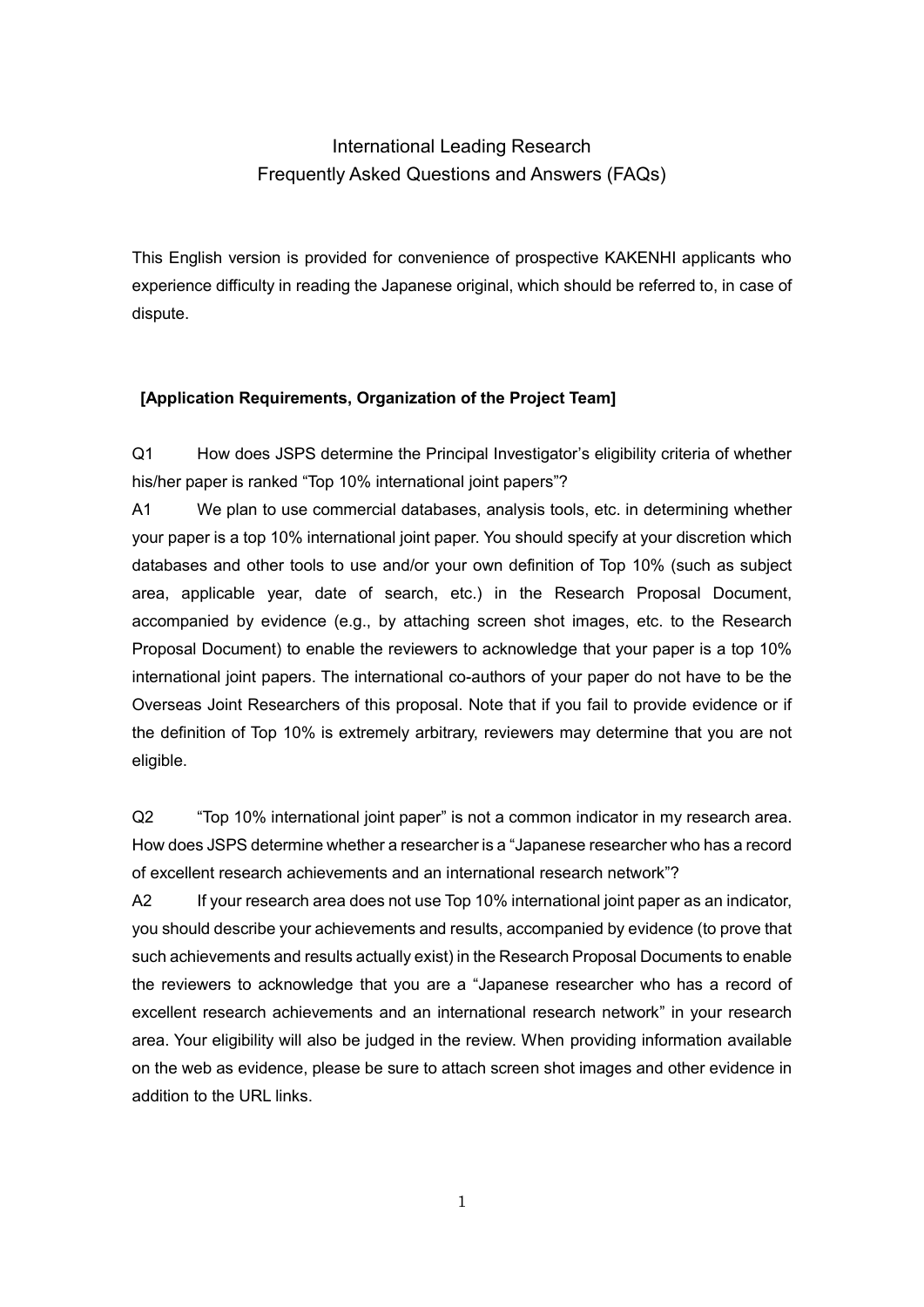Q3 For "internationally outstanding research achievements," can I present achievements and results other than corresponding authorship of top 10% most highly cited paper, experience as a representative of a large international collaboration, and authorship of prominent academic books that are published abroad and highly appraised within the international research community?

A3 For "internationally outstanding research achievements," you could, based on the characteristics of your research area, present achievements and results that will enable the reviewers to acknowledge that you are a "Japanese researcher who has a record of excellent research achievements and an international research network" in your research area. Your eligibility will also be judged in the review.

Q4 I will be reaching my retirement age in 5 years. Can I still apply for the International Leading Research? Can the research period be shorter than 7 years?

A4 You cannot propose a research plan with a duration of shorter than 7 years. You must be able to continue the research for at least 7 years to be eligible. So, if you anticipate that you will still be eligible for receiving KAKENHI grant after retirement and will be able to continue the research, you can submit your proposal even if you are scheduled to retire in the middle of the research period.

Q5 Due to the long duration of the research period, the Principal Investigator and Overseas Joint Researchers may need to be replaced. Can we plan for changes in members during the project?

A5 As a general rule, we expect the Principal Investigator and Overseas Joint Researchers at the time of application to continue engaging in the project throughout the entire research period. However, if the Principal Investigator and/or Overseas Joint Researchers may need to be replaced due to unavoidable occurrences, such as absence of the Principal Investigator, we will judge the situation in the interim assessment, etc. to determine whether the project should continue under the new organization.

Q6 The requirement calls for a research team consisting of 20-40 researchers. Will our application be accepted with a smaller or larger team?

A6 Although Japanese research teams are expected to be organized with 20-40 researchers, the optimum size of a research team may vary depending on the area of research, so applications with a research team of less than 20 members or more than 40 members will be accepted. The appropriateness of the organization of the research team will be judged in the review. Note that Overseas Joint Researchers and their research groups are not included in these numbers, and you can have other Research Collaborators in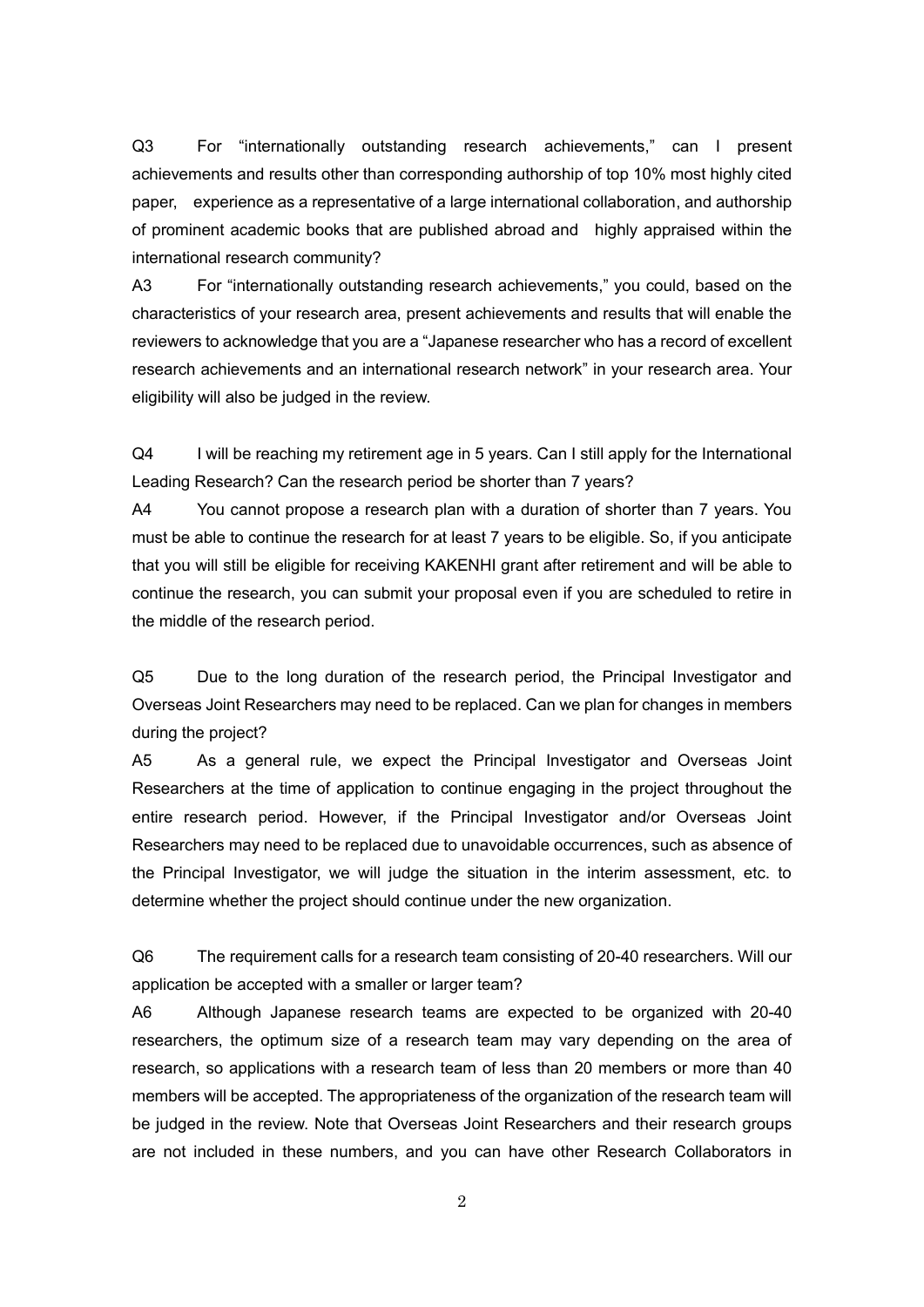addition to these 20-40 researchers.

Q7 Should a Japanese research team be organized consisting only of researchers from a single research institution, or of researchers from several research institutions?

A7 Either way is acceptable, a single research institution or multiple research institutions (without limitation to the number). Be sure to include a Co-Investigator in the research team even if your team is organized with researchers from only one research institution.

Q8 Do the PDs and DCs need Japanese citizenship to participate in the Japanese research team? Can foreign exchange students become a member?

A8 There is no nationality requirement for PDs and DCs participating in the Japanese research team. However, be sure to incorporate plans on dispatching researchers and implementing international exchange in view of the aim "to foster researchers who can play leading roles in our country and the international research community."

Q9 Could we have temporary increase or decrease in members of the Japanese research team?

A9 As graduate students are included in the number of team members and as the research period continues for a long duration, the team organization may temporarily divert from the original plan, provided that measures are to be taken so as not to impact the performance of the research project.

Q10 Do we need to enter the actual names of early-career researchers when formulating the dispatch plan? We cannot plan for researchers to be sent off three years and five years ahead.

A10 In addition to the case in the question, you may be recruiting and hiring PDs after the project has been adopted. We understand that it would be difficult to give actual names of all researchers at the time of submitting the proposal, so just be as specific as possible at this point.

Q11 Do you have to be a postdoctoral fellow or a graduate student (doctoral course) to become a Research Collaborator?

A11 You can have other researchers who are not postdoctoral fellows or graduate students (doctoral course) apart from the 20-40 members of the Japanese research team to participate in the project as Research Collaborators.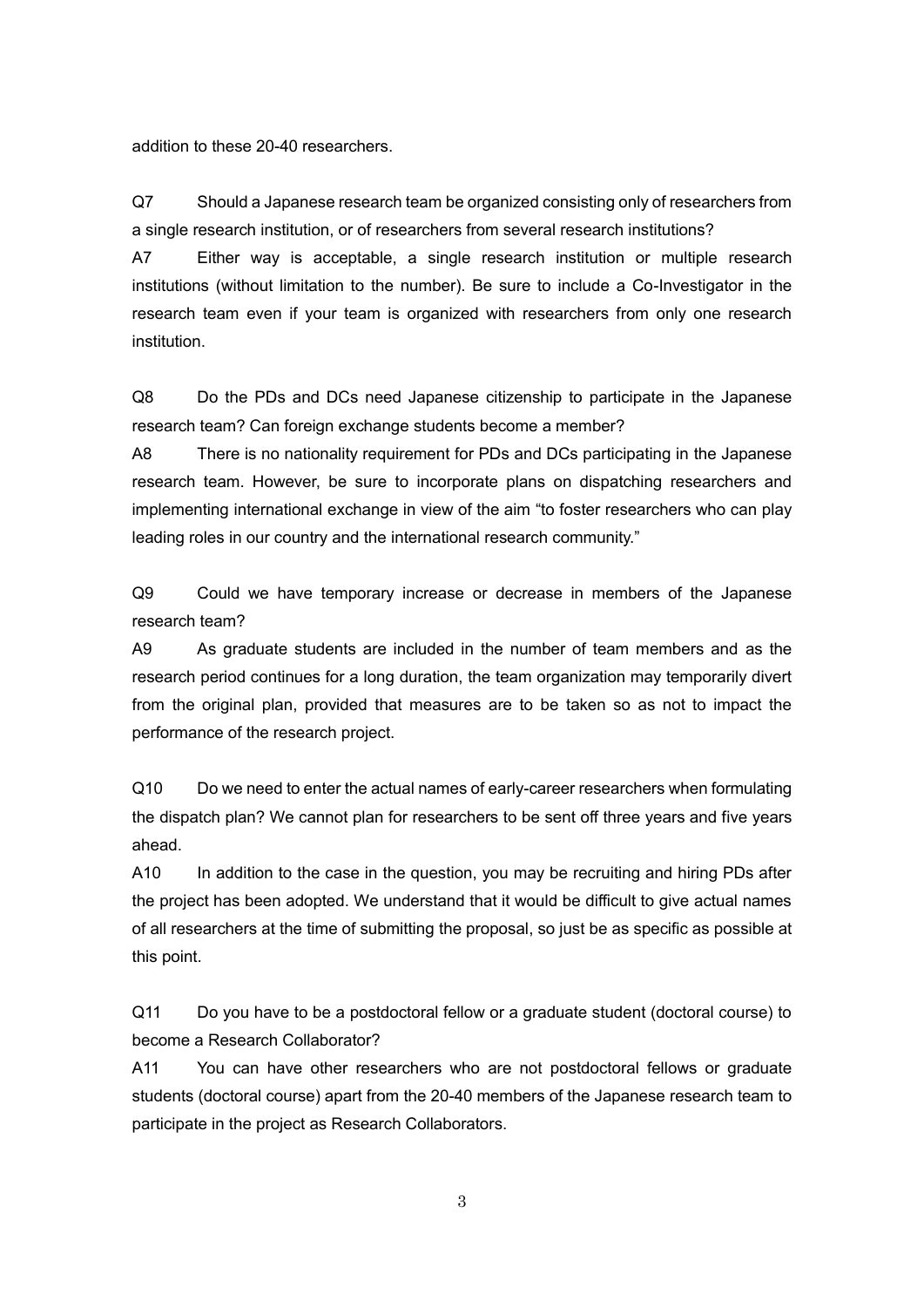Q12 May people of other nationalities become the Principal Investigator or Co-Investigators?

A12 Anyone, regardless of nationality, can become a Principal Investigator or Co-Investigators so long as he/she satisfies the eligibility requirements for KAKENHI application.

# **[Research Proposal Document, Research Content]**

Q13 What information must be provided in the Research Proposal Document under the framework of international joint research?

A13 Some of the information that we plan to ask for in your Research Proposal Document might include:

(1) Applicant's achievements and/or experience in international collaboration;

(2) global trends in the research domain/field, etc. of your proposal;

(3) level of advancement and future potential of the research domain/field, etc. of your proposal;

(4) superiority of the Applicant's research group;

- (5) roles that the Applicant's group might play and prospects of the project making a scientific contribution to the research domain.;
- (6) roles and research capabilities of the Overseas Joint Researchers;
- (7) necessity, importance, and urgency of large-scale, long-term support;
- (8) state of preparation for the international joint research project;
- (9) initiatives for the participation of PDs and other early-career researchers.

In addition, as stated on Page 10 of the document "Establishment of Fund for the Promotion of Joint International Research (International Leading Research)" [https://www.jsps.go.jp/jgrantsinaid/35 kokusai/05 sendou/data/sendou sousetsu.pdf], some of the documents must be prepared in English. For more detail, please be sure to check the Application Procedures to be released in March.

Q14 Must my research be relevant in the content to the evidence provided in the Research Proposal Document to show that I am a "Japanese researcher who has a record of excellent research achievements and an international research network"?

A14 No, the evidence is to confirm that you have a record of excellent research achievements and an international research network. So your research does not necessarily have to be relevant to the evidence provided. There are no restrictions as to the content of the research.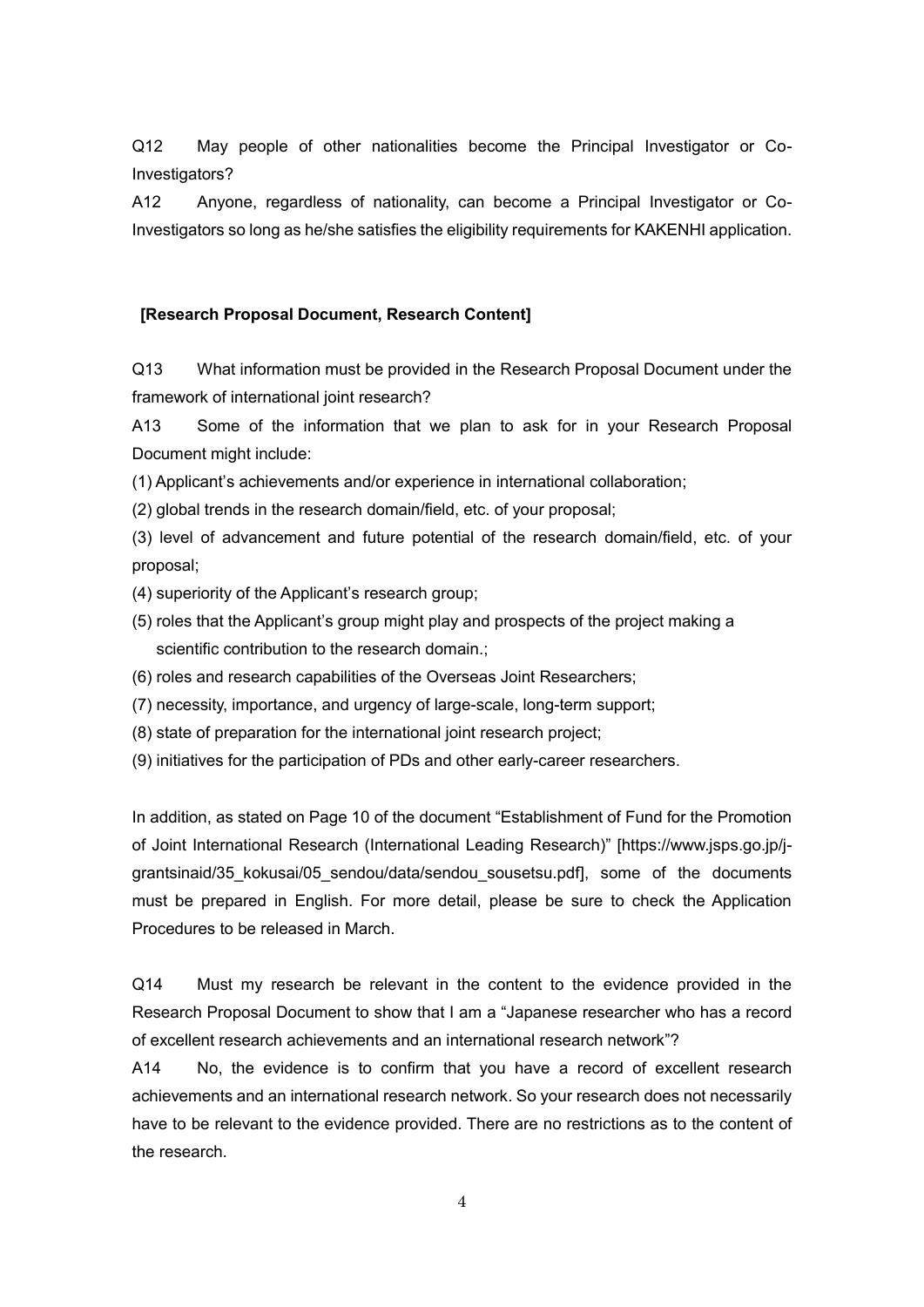Q15 What kind of a Letter of Intent should we prepare?

A15 You must submit a Letter of Intent, each prepared and signed by the key Overseas Joint Researchers (1-3 researchers) who will participate in the international joint research at the time of application. Some of the information that we plan to ask for in the Letter of Intent might include:

(1) outline of the international joint research project, your role, and detailed description;

- (2) motivation for conducting this international joint research project with the Applicant;
- (3) state of preparation for this international joint research project (including availability of support of research funds, space for research, acceptance/dispatch of researchers, permission to use the research facility/equipment, etc.);
- (4) curriculum vitae.

The Letters must be signed in person by the Overseas Joint Researchers. For more detail, please be sure to check the Application Procedures to be released in March.

## **[Participation of Early-career Researchers (PDs, DCs)]**

Q16 On Page 6 of the document "Establishment of Fund for the Promotion of Joint International Research (International Leading Research)" [https://www.jsps.go.jp/jgrantsinaid/35 kokusai/05 sendou/data/sendou sousetsu.pdf], there is a mandatory requirement to include "Plans to dispatch PDs and DCs abroad and to implement international exchange with the group of Overseas Joint Researchers (mainly for 2-3 years)." However, this may impact the research activities in Japan considering the team organization after these researchers are dispatched. Is dispatch of researchers mandatory regardless of these conditions?

A16 As it is the aim of this research category to foster excellent researchers who can compete on a global level, it is vital that you send off early-career researchers abroad for as long a term as possible and enable them to be exposed to as much opportunities as possible. As such, it is mandatory that you plan for these initiatives as much as possible in the plan. However, the program does not prohibit early-career researchers from returning home during their dispatch/exchange periods, and allows the project to expend costs to hire Research Collaborators that it needs in order to maintain the Japanese team organization, so please take these advantages into consideration in planning the dispatch/exchange plans.

Q17 What is the definition of "Postdoctoral fellow" in the application requirements?

A17 "Postdoctoral fellow" as used in the application requirements is not a job title name, but rather refers to early-career researchers who are not engaged in full-time research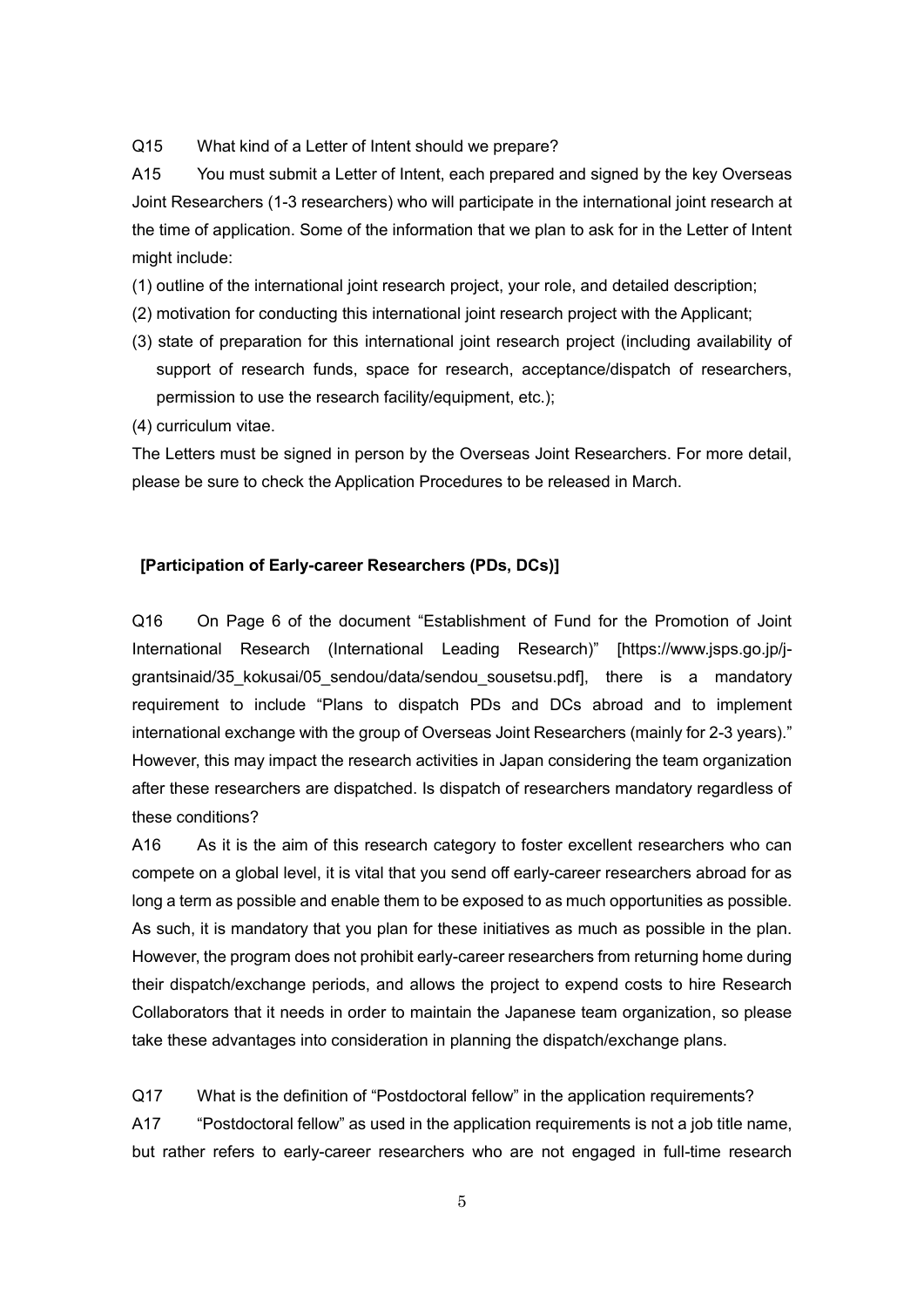activities; for example, an individual who is age 39 or under and does not have a Ph.D. degree, or who has acquired his/her Ph.D. degree within the past 8 years (but excluding periods of maternity and/or childcare leave, etc.). Those who belong to research institutions other than those of the Principal Investigators/Co-Investigators are also eligible to participate.

Q18 May we double-count PDs who are participating as Co-Investigators as PDs participating as Research Collaborators?

A18 PDs participating as Co-Investigators should be counted as Co-Investigators only, and should not be included as Research Collaborators. You should plan your project assuming that those PDs will serve the role of Co-Investigators.

Q19 Can the Principal Investigator go abroad for a long period of time? Also, if we plan to appoint a PD as Co-Investigator and dispatch that PD aboard for a long period of time, would such plan be acceptable?

A19 We plan to accept the Principal Investigator and Co-Investigators to go abroad for a long period, provided that he/she does not lose eligibility for KAKENHI during that period, and further provided that he/she can carry out the research plan effectively. Regardless, you must still incorporate plans to dispatch early-career researchers abroad for as long a term. Note that PDs serving as Co-Investigators may also spend over a year abroad.

Q20 Must all early-career researchers participating in the project go abroad?

A20 No, we do not require all early-career researchers participating in the project to go abroad. Please formulate an optimal plan to foster early-career researchers, in combination with the supports for their self-reliance in conducting research.

Q21 Can we dispatch PDs of other institutions abroad using this grant?

A21 Yes, you may do so as long as the affiliated research institutions agree. Make sure that you coordinate closely with their affiliated research institutions, the overseas research institutions accepting them, etc. when you dispatch them.

Q22 Sending graduate students (doctoral students) abroad for 2-3 years might be unrealistic. Can we set shorter dispatch periods and/or implement online measures?

A22 While it is still important for graduate students to spend time abroad for as long as possible and gain various experiences, we will accept plans to include short- and mediumterm stays and/or multiple stays as the case may be. We also expect you to utilize online means to carry out your international joint research efficiently. However, in this research category, from the perspective of fostering early-career researchers, we believe it essential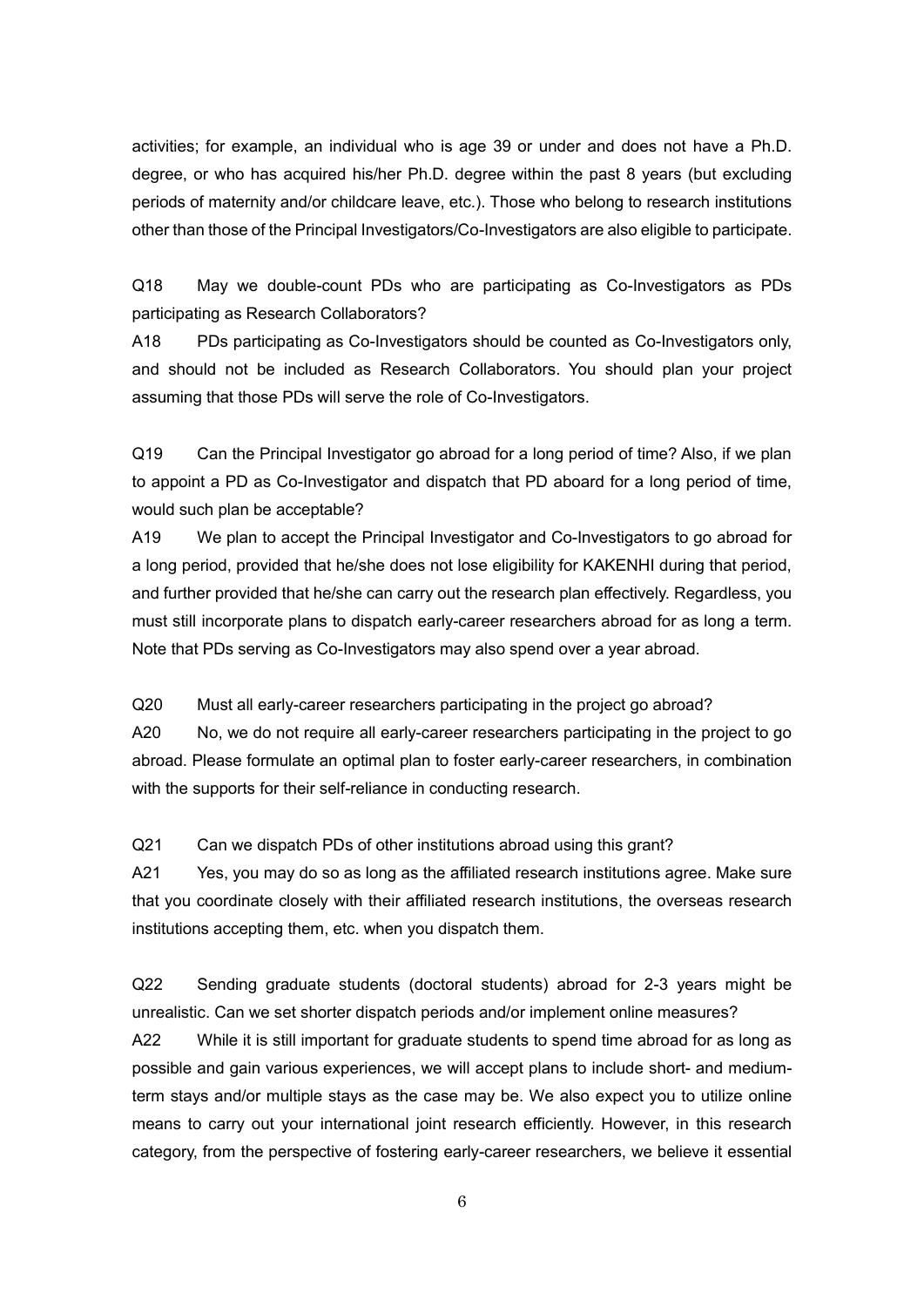for early-career researchers to physically go overseas and gain research experience. Therefore, to the extent possible, you should plan the research project so that the works in which early-career researchers will be involved are mainly conducted abroad.

Q23 Can graduate students in the master's course participate as early-career researchers?

A23 Only postdoctoral fellows and graduate students in the doctoral course should be considered Research Collaborators in the "Japanese Research Team." You can still engage master's course students as other Research Collaborators and dispatch them abroad or elsewhere using the research grant you receive under this research category (provided, you cannot use the grant to dispatch them for academic purposes that are unrelated to this research project.)

Q24 May we engage early-career researchers that are hired under different research expenditures?

Q24 Yes, so long as there are no restrictions under such other research expenditures, you may include early-career researchers who are hired under different expenditures in the Japanese Research Team that you organize under this research category.

# **[Overseas Joint Researchers]**

Q25 Are there any requirements in inviting Overseas Joint Researchers to participate in the research project?

A25 An Overseas Joint Researcher must belong to an overseas research institution, and must agree to carrying out the proposed international joint research project in collaboration with the Japanese researchers, but there are no eligibility requirements such as those for Japanese researchers. JSPS will determine whether an Overseas Joint Researcher has excellent research achievements in the review by referencing his/her CV to be submitted as part of the Letter of Intent. Because the Overseas Joint Researchers (and researchers in their group) are not eligible for KAKENHI grant applications, they must be categorized as Research Collaborators under the KAKENHI program. This means that they cannot participate as Co-Investigators (therefore, they are not allowed to receive any share of the grant).

Q26 As Overseas Joint Researchers are required to secure their own funding, specifically how much matching funds or other funding do we need them to obtain?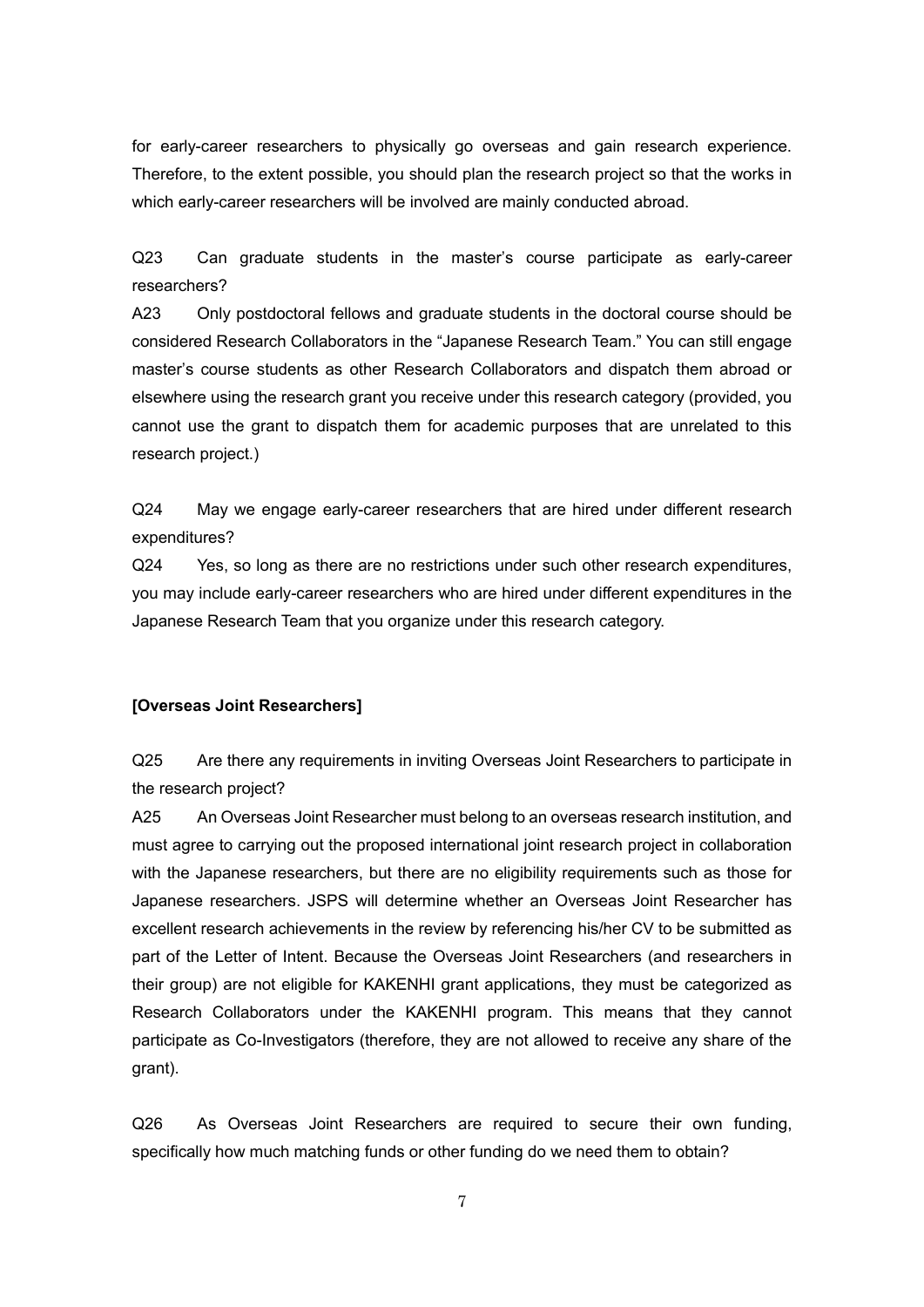A26 One of the critical roles of Overseas Joint Researchers in this research category is to accept Japanese PDs and DCs in carrying out the international joint research. Therefore, we anticipate that there are various cases where the project will have to rely financially upon Overseas Joint Researchers in order to build the research environment, which may include in-kind contribution, for example, securing research space for the accepted Japanese researchers and permission to use the research facilities/equipment. So, "securing their own funding" in this context does not necessarily mean they have to obtain cash such as matching funds. We will not set a bar for costs to be incurred by the Overseas Joint Researchers, so you should make estimations based on what they might need in carrying out the proposed research project.

Q27 Do we need to coordinate in advance with the affiliated research institutions of the Overseas Joint Researchers?

A27 There is probably only so much you can do before the adoption of your proposal, but there are certain matters that you might need to coordinate with the affiliated research institutions of the Overseas Joint Researchers before submitting your application, such as preparations necessary to accept Japanese researchers and ownership of the results (intellectual properties, in particular) of the international joint research. Please discuss in detail in advance with the Overseas Joint Researchers and make necessary arrangements in a timely manner.

Q28 If we plan the research project on the premise that the Overseas Joint Researchers will obtain a matching fund in the future, might we have to terminate the project or otherwise if they fail to obtain such funding?

A28 You do not need to terminate the project immediately, but you must find an alternative means or take measures to carry out the research plan. We will check the status of burden, etc. of the Overseas Joint Researchers in the interim assessment, and if we find that you are having difficulty in continuing on with the research plan (including securing necessary alternative measures), we may determine at that point whether the project should be terminated or otherwise.

Q29 Can we have the participation of multiple Overseas Joint Researchers? Must their research team be equivalent to the Japanese team in terms of scale (20-40 members), etc.? A29 There are no restrictions on the number of Overseas Joint Researcher engagements or number of affiliated research institutions. However, we will accept up to three researchers for the submission of the Letters of Intent. There are no requirements as to their status (affiliated research institutions, job titles, etc.) or the number or ages of overseas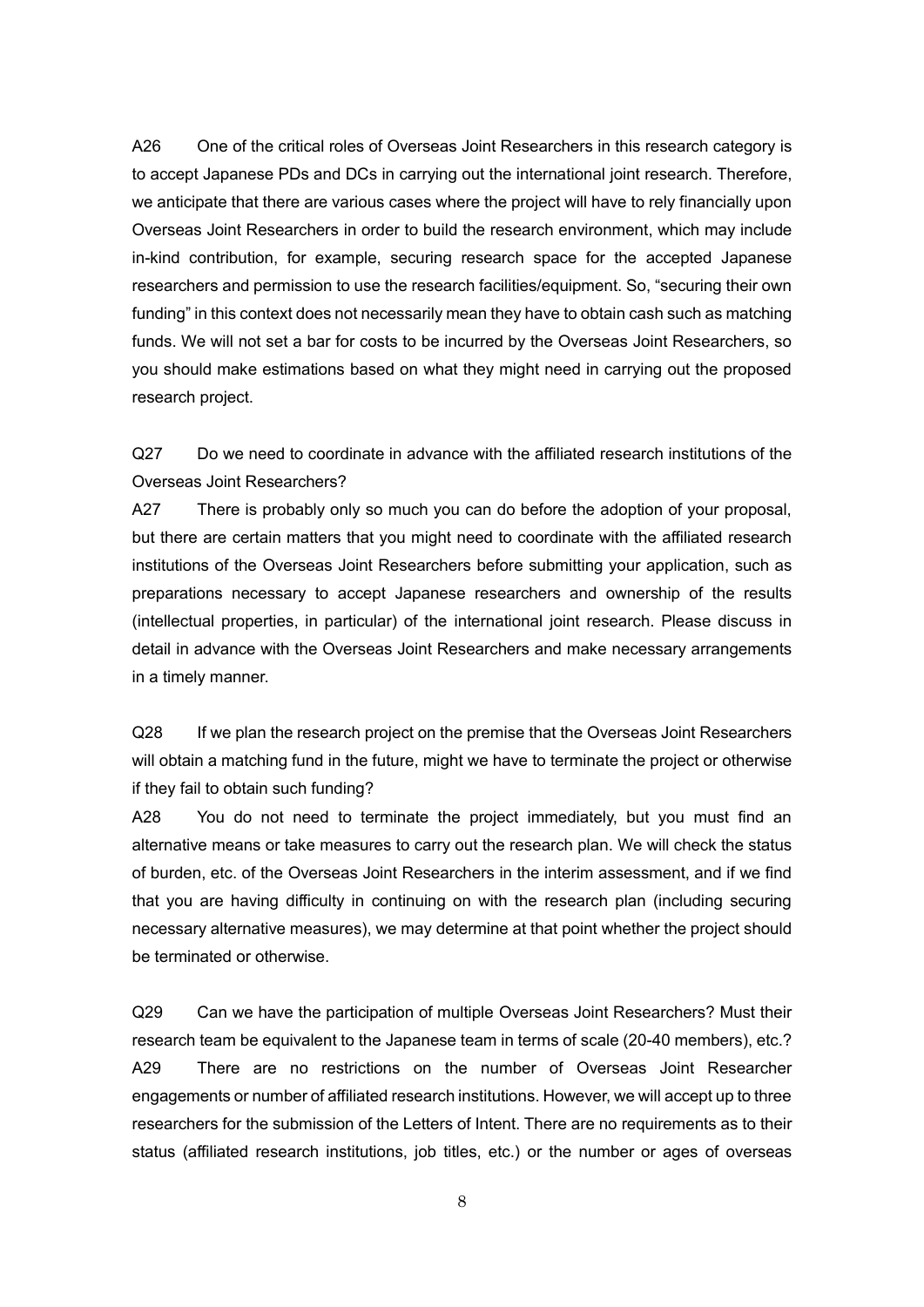researchers who will be participating in the project with the Overseas Joint Researchers, so please organize your project team so as to effectively carry out the international joint research.

Q30 Must our research institutions in Japan accept the Overseas Joint Researchers or early-career researchers in their research group? In such case, can we cover those expenses with this grant?

A30 It is not a mandatory requirement, but, bidirectional human exchange could contribute to fostering of future researchers in the relevant research community. This grant can be used for expenditures directly necessary for the implementation of the research plan, as with other KAKENHI grants.

Q31 In view of ensuring economic and other security, are there any countries that are inappropriate as countries of the Overseas Joint Researchers?

A31 In implementing research projects funded with KAKENHI, research institutions are required to take measures for ensuring research integrity and strict implementation of security export control policy (coping with technology leakage overseas) and the United Nations Security Council Resolution 2321 (for details, please refer to the Application Procedures). This grant is no exception. You are required to take the same precautions in selecting the Overseas Joint Researchers and in the actual implementation of the international joint research.

## **[Support by Research Institutions]**

Q32 What level of support is expected as a research institution?

A32 While this research category is designed to support research activities conducted by individual researchers, aggressive cooperation of research institutions is crucial for the smooth implementation of international joint research. In particular, we expect research institutions to effectively provide: support in the appropriate and smooth administration of research grants for researchers dispatched and staying abroad; coordination of the handling of intellectual property rights; administrative procedures for the dispatch of PDs and DCs; development of systems and environment to accept researchers from abroad; conclusion of agreements between research institutions; and other unique support to facilitate the implementation of international joint research. Also, research institutions in this context are intended to mean the research institutions to which the PI and Co-Is belong, but may include other research institutions that dispatching Research Collaborators belong to. Note that the affiliated research institutions of Overseas Joint Researchers are not included.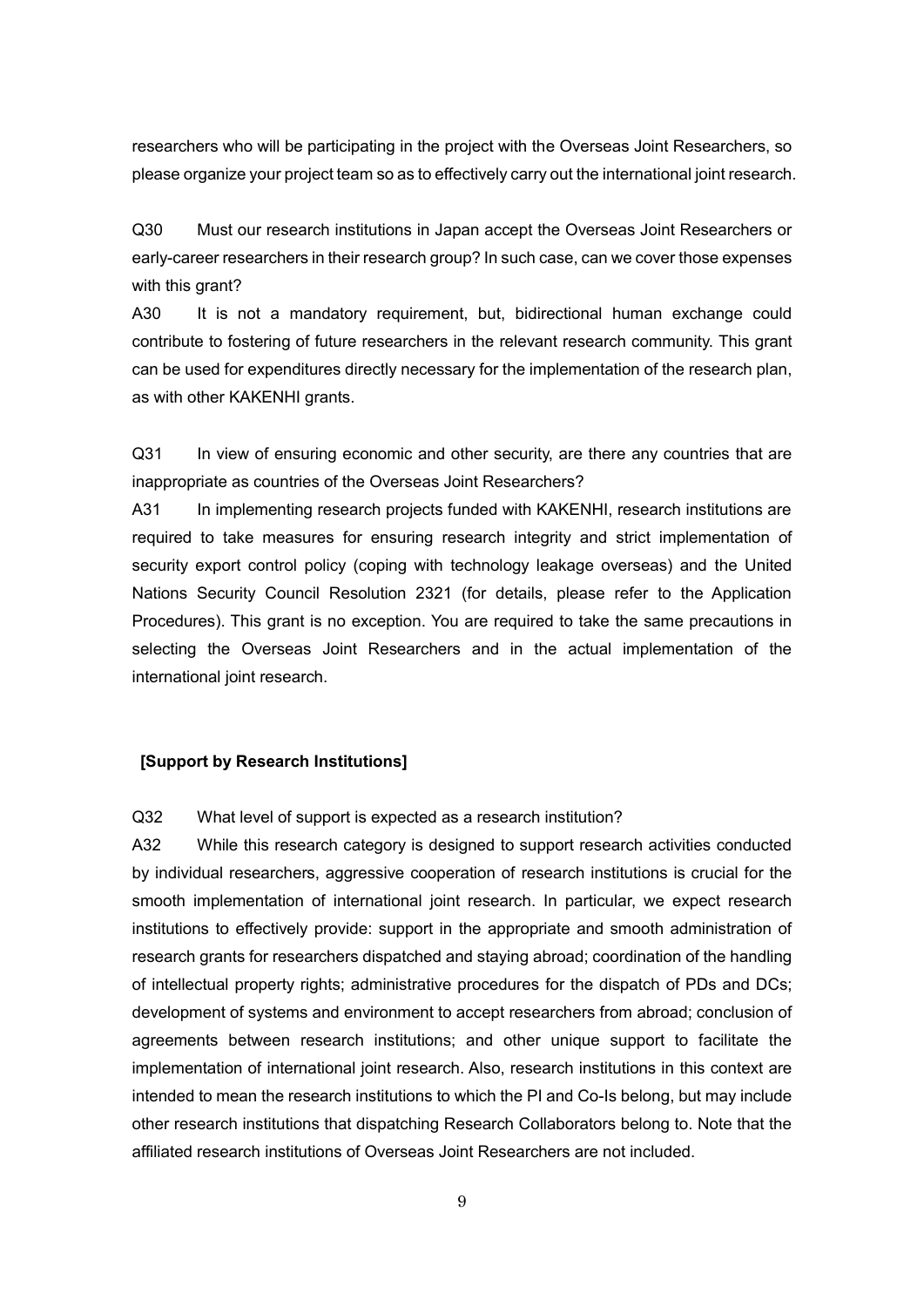Q33 Should the research institutions prepare the section on the support by research institutions in the application, or should we present some sort of commitment from the research institutions? Also, on what level should the support be provided, institutional level or disciplinary level?

A33 In this context, support by research institutions is intended to include those described in A32 above, but in the Research Proposal Document, we plan to have the Applicant enter the items of support in relation to the research plan that he/she anticipates to receive under the current situation or when the proposal is adopted (if necessary, please check with your affiliated research institution on the items you have anticipated before submitting your proposal). So, there are no documents or letters that must be prepared by your research institution. There is no designation of the level of support.

#### Q34 What aspects of the support by research institutions will be assessed?

A34 The proposals to the International Leading Research category will be reviewed comprehensively based on four rating elements: [A. Significance and necessity of international joint research (conformity of the proposal with the purpose and funding target of the category); B. Rating elements relevant to the content of the research plan; C. Adequacy of fostering early-career researchers; D. Effectiveness of support by research institutions and ideas on feeding back to research institutions]. Research institutions are expected to provide adequate support for the effective implementation of the international joint research if the proposal is adopted.

Q35 What, in specific, are "ideas on feeding back to research institutions" in one of the rating elements?

A35 We expect Principal Investigators to share, not only with those around them but also within their affiliated research institutions, the know-hows and experience gained in implementing the joint international research (including: how the Overseas Joint Researchers and their affiliated research institutions implement the joint international research, content and progress of advance negotiations, handling of intellectual properties, acceptance of dispatched researchers from Japan and preparation needed to accept researchers from abroad, etc.), and not limited to the foregoing, anything that could contribute to the internationalization of research institutions through the performance of the research project.

#### **[Review Process]**

Q36 How are the reviews conducted?

A36 If we receive a large number of applications, we will conduct a preliminary screening.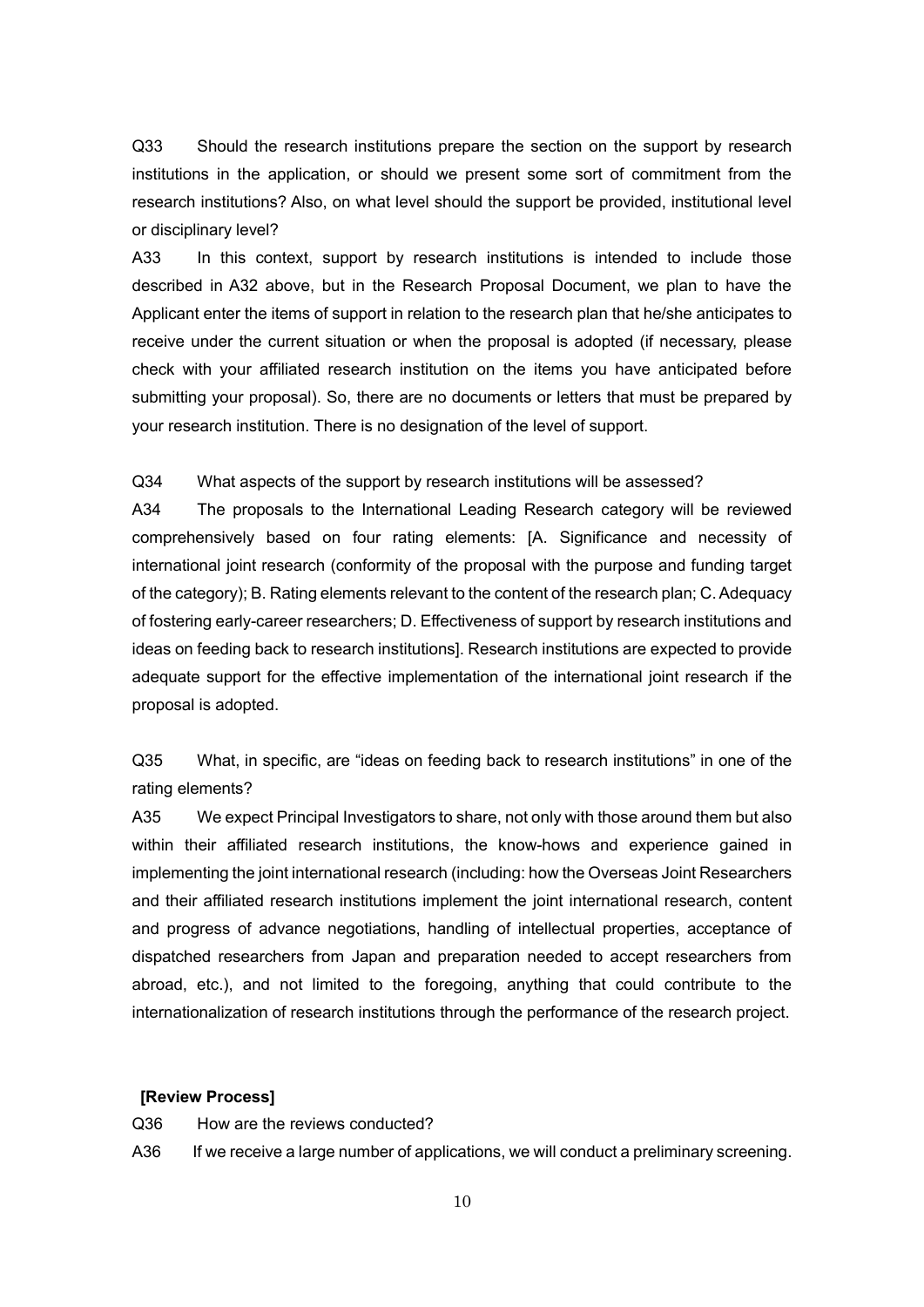Then, based on the review comments from the domestic and overseas reviewers, a document review, panel review, and interview will be conducted to select the proposals to be adopted.

#### Q37 How are overseas reviews conducted?

A37 We will select researchers belonging to overseas research institutions (overseas reviewers) depending on the content of the research proposal, and based on a portion of the Research Proposal Document (the portion written in English), ask them to provide review comments on the strengths and weaknesses of each proposal from a global perspective and also to assign an overall score. As the review will be made from an international viewpoint, proposals that receive extremely low marks in the overseas reviews will not be adopted.

### **[Other Questions]**

Q38 Will the "environmental expenses" and "start-up expenses" to be provided in addition to the research grant, be provided to the research institutions like the indirect expense?

A38 As both expenses are to be provided as expenditures necessary for the implementation of the research plan, they will be allocated to the Principal Investigator. Details are yet to be decided, but the "environmental expenses" are intended to be used as start-up expenditures of the Japanese research team, covering costs to set up the research lab to kick off the research, etc. The "start-up expenses" are intended to be allocated as a share of the grant to PDs who are hired by the research institution as researchers with tenure (including tenure-track position) during the research period, by adding them to the project team as Co-Investigators.

Q39 In what form will the "environmental expenses" and "start-up expenses" to be provided in addition to the research grant be delivered? What are the approximate amounts? A39 Under this research category, we plan to provide "environmental expenses" and "start-up expenses" in addition to the research grant, but details on amounts, usage, and method of allocation are currently under determination. Details will be notified separately to the adopted Principal Investigators.

Q40 Do we have to include the content of "environmental expenses" and "start-up expenses" in the Research Proposal Document?

A40 Because the "environmental expenses" and "start-up expenses" are to be provided separately from the research grant, you do not have to include them in your Research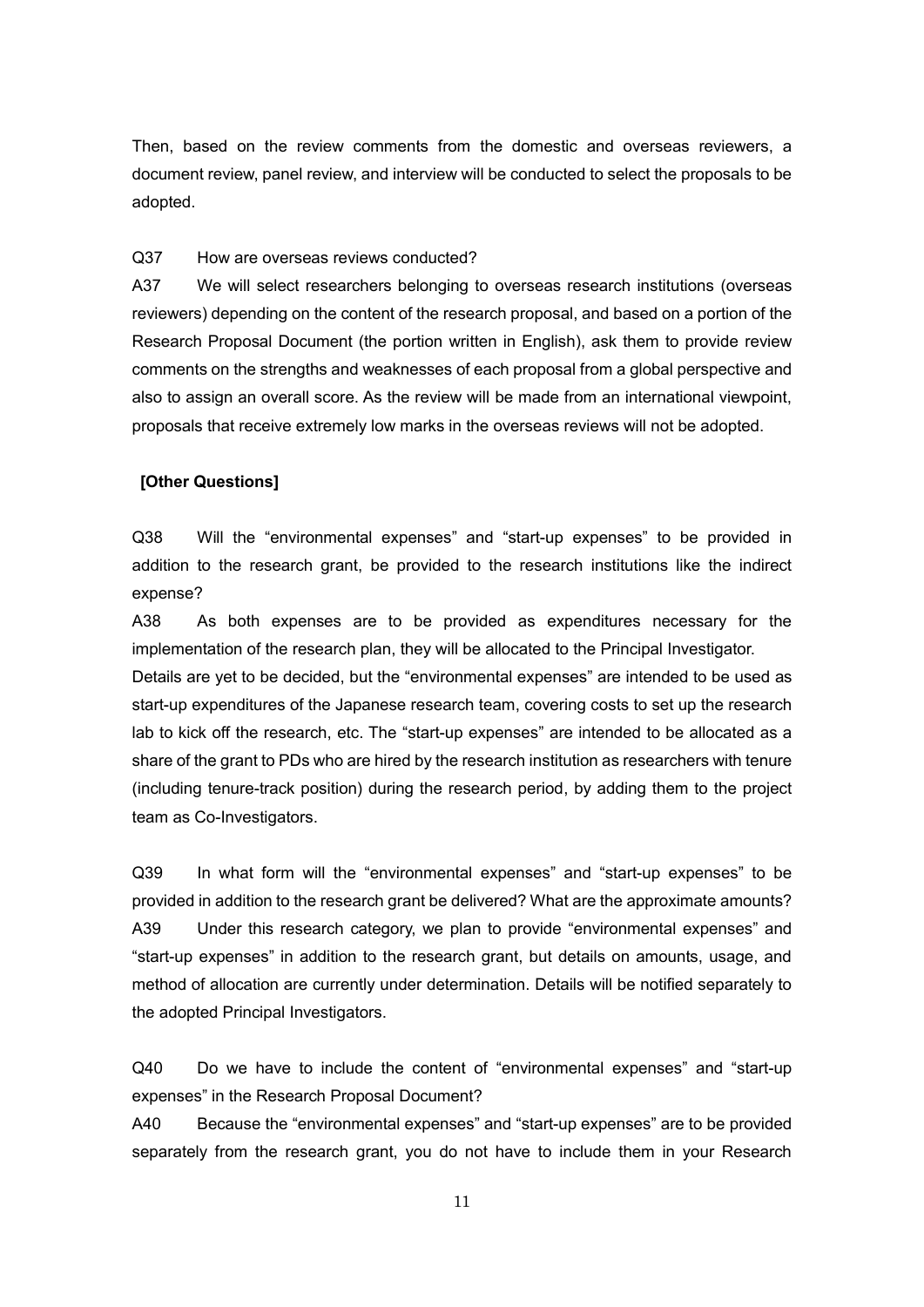Proposal Document, nor do you have to include them in the total amount of funding.

Q41 Should we prepare our application taking into consideration the impacts of the COVID-19 pandemic?

A41 This research category calls for long-term research plans that will be conducted over a period of seven years. It will be difficult to anticipate the impacts of the COVID-19 pandemic throughout the entire research period, so you should prepare your application based on what is foreseeable at the time of submission. We are planning to encourage reviewers not to put excessive focus on the impacts of the pandemic.

Q42 Can I apply in parallel for international collaboration programs of JSPS?

A42 Yes, you can apply for other KAKENHI grants so long as you comply with the restrictions on parallel grant application/receipt of other KAKENHI categories, not only international collaborations. For other competitive funding schemes, you should check to make sure that you do not fall under "Unreasonable Duplication and Excessive Overconcentration in Grant Allocation" before you submit your applications.

Q43 Can I add the "cost of replacement staff" as permitted in the Fostering Joint International Research (A) to secure substitutes while the Principal Investigator or Co-Investigators are staying abroad for a long period?

A43 Because this research category does not require the Principal Investigator or Co-Investigators to travel abroad, you are not allowed to add the "cost of replacement staff" which is permitted in the Fostering Joint International Research (A). However, you can utilize the buyout expenses. Please consider using the buyout system if you need a substitute for educational duties.

Q44 Do you have restrictions on the breakdown of research expenditure, for example, a requirement to use more than 50% of the expenditure for travel expenses?

A44 No, we do not plan to have any restrictions on the breakdown of how you use the expenses. You may determine the balance of each expense appropriately according to the content of your research plan.

Q45 Can we dispatch PDs or other researchers as Research Collaborators abroad even if they are not initial members of the research project? If so, is there any special procedure to follow?

A45 Yes, you can dispatch non-initial members. Their statuses are the same as those of ordinary Research Collaborators, so there is no special procedure.